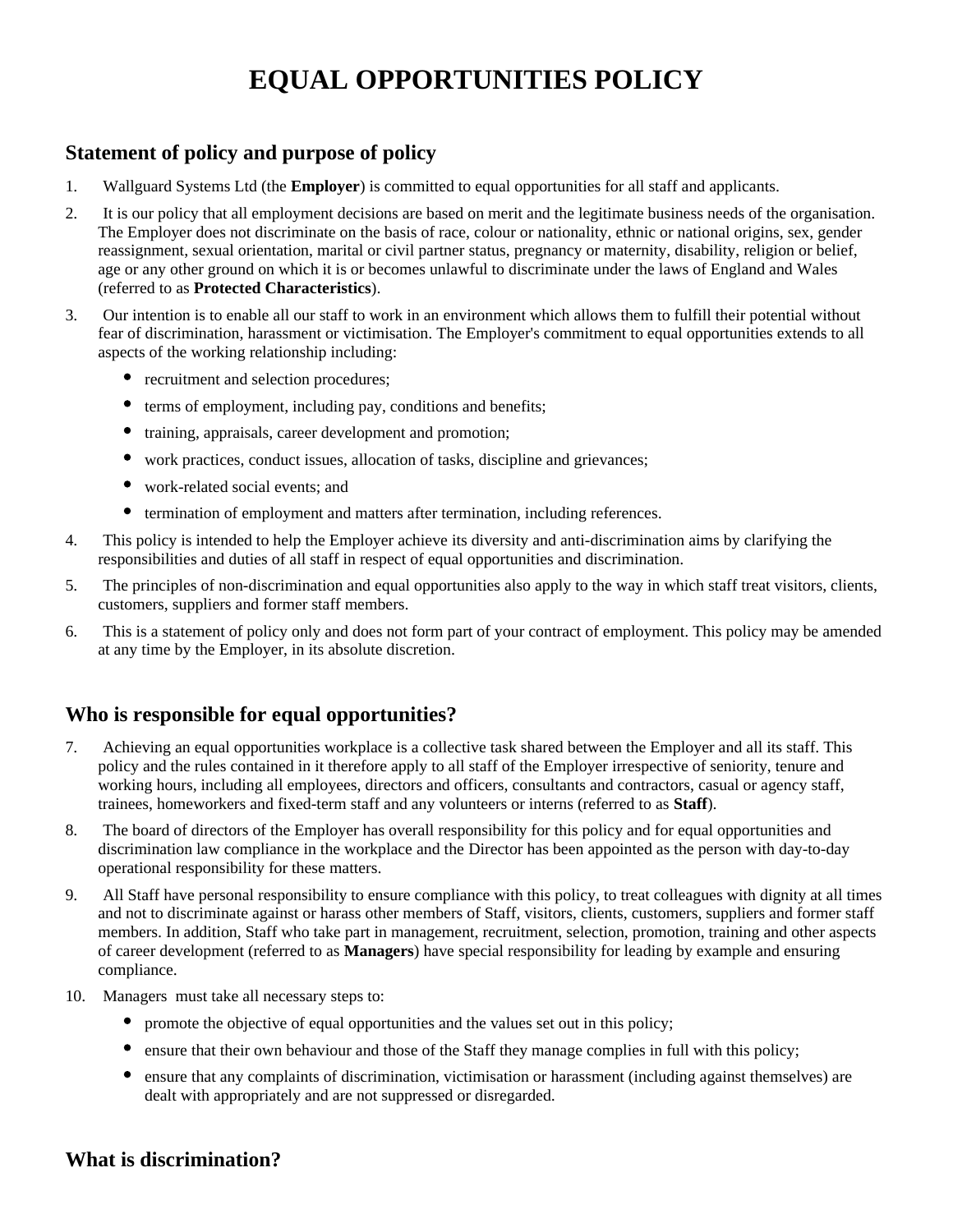11. Discrimination occurs in different ways, some more obvious than others. Discrimination on the grounds of any of the Protected Characteristics is prohibited by law, even if unintentional, unless a particular exception applies.

### *Direct discrimination*

- 12. Direct Discrimination is less favourable treatment because of one of the Protected Characteristics. Examples would include refusing a woman a job as a chauffeur because you believe that women are not good drivers or restricting recruitment to persons under 40 because you want to have a young and dynamic workforce.
- 13. Direct discrimination can arise in some cases even though the person complaining does not actually possess the Protected Characteristic but is perceived to have it or associates with other people who do. For example, when a person is less favourably treated because they are (wrongly) believed to be homosexual or because they have a spouse who is Muslim.

### *Indirect discrimination*

14. Indirect discrimination arises when an employer applies an apparently neutral provision, criterion or practice which in fact puts individuals with a particular Protected Characteristic at a disadvantage, statistically and this is unjustified. To show discrimination the individual complaining also has to be personally disadvantaged. An example would be a requirement for job candidates to have ten years' experience in a particular role, since this will be harder for young people to satisfy. This kind of discrimination is unlawful unless it is a proportionate means of achieving a legitimate aim.

### *Victimisation*

15. Victimisation means treating a person less favourably because they have made a complaint of discrimination or have provided information in connection with a complaint or because they might do one of these things.

### *Harassment*

- 16. Harassment is:
	- unwanted conduct which is related to a Protected Characteristic and which has the purpose or effect of violating a person's dignity or creating an intimidating, hostile, degrading, humiliating or offensive environment for them: or
	- $\bullet$ unwanted conduct which is of a sexual nature and which has the purpose or effect of violating a person's dignity or creating an intimidating, hostile, degrading, humiliating or offensive environment for them (**Sexual Harassment**); or
	- less favourable treatment because of the rejection of or the submission to Sexual Harassment.
- 17. Harassment can arise in some cases even though the person complaining does not actually possess a Protected Characteristic but is perceived to have it (for example, when a person is harassed because they are (wrongly) believed to be homosexual) or associates with other people who possess a Protected Characteristic (for example, because they have a spouse who is Muslim).
- 18. Harassment may include:
	- use of insults or slurs based on a Protected Characteristic or of a sexual nature or other verbal abuse or derogatory, offensive or stereotyping jokes or remarks;
	- physical or verbal abuse, threatening or intimidating behaviour because of a Protected Characteristic or behaviour of a sexual nature;
	- unwelcome physical contact including touching, hugging, kissing, pinching or patting, brushing past, invading personal space, pushing grabbing or other assaults;
	- $\bullet$ mocking, mimicking or belittling a person's disability, appearance, accent or other personal characteristics;
	- $\bullet$ unwelcome requests for sexual acts or favours; verbal sexual advances, vulgar, sexual, suggestive or explicit comments or behaviour;
	- repeated requests, either explicitly or implicitly, for dates;
	- repeated requests for social contact or after it has been made clear that requests are unwelcome;  $\bullet$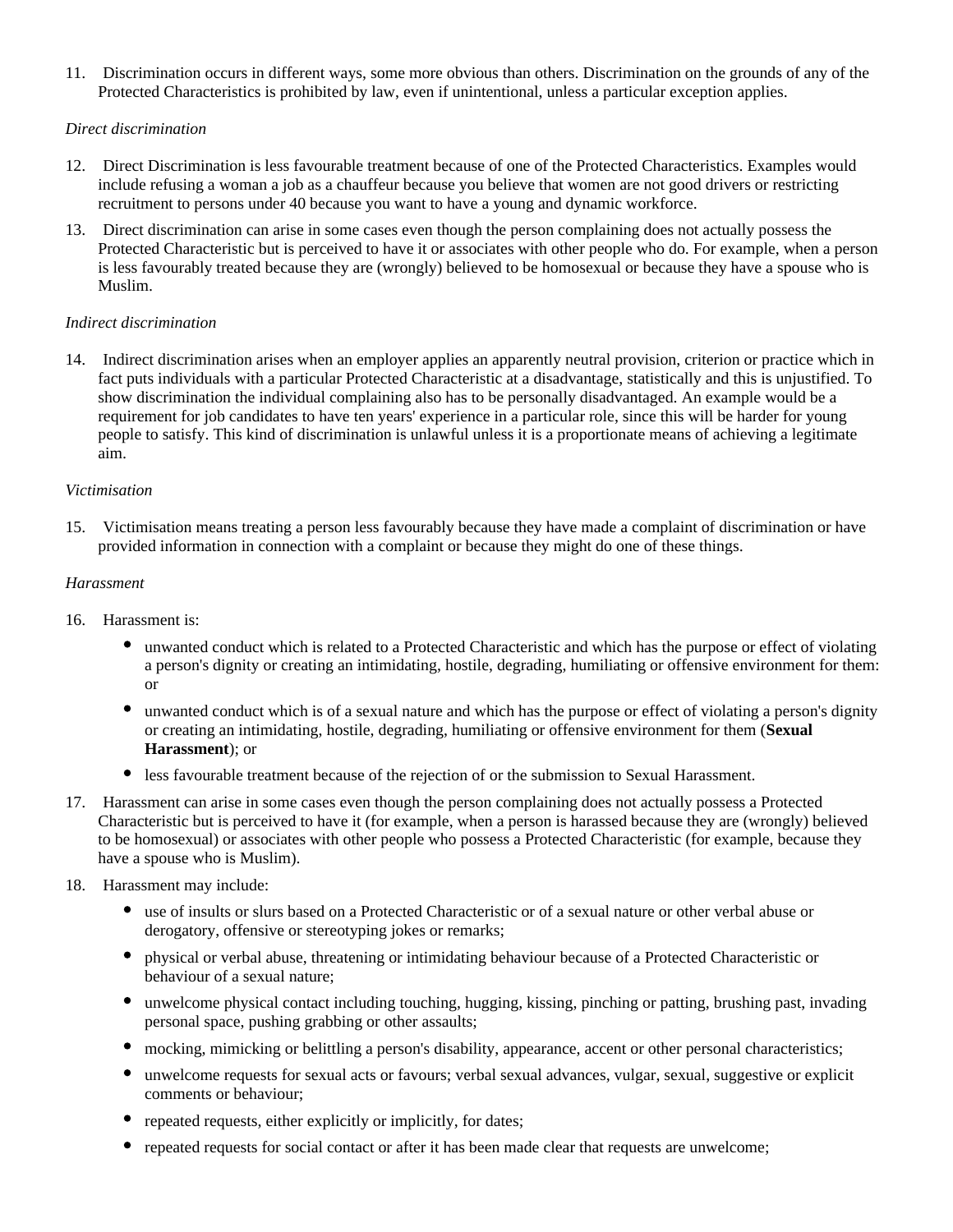- $\bullet$ comments about body parts or sexual preference;
- $\bullet$ displaying or distributing offensive or explicit pictures, items or materials relating to a Protected Characteristic or of a sexual nature;
- $\bullet$ shunning or ostracising someone, for example, by deliberately excluding them from conversations or activities;
- $\bullet$ 'outing' or threatening to 'out' someone's sexual orientation (ie to make it known);
- $\bullet$ explicit or implicit suggestions that employment status or progression is related to toleration of, or acquiescence to sexual advances, or other behaviour amounting to harassment.
- 19. Other important points to note about harassment:
	- a single incident can amount to harassment;
	- $\bullet$ behaviour that has continued for a long period without complaint can amount to harassment;
	- $\bullet$ it is not necessary for an individual to intend to harass someone for their behaviour to amount to harassment;
	- it is not necessarily for an individual to communicate that behaviour is unwelcome before it amounts to harassment; and
	- $\bullet$ the onus is on each individual to be certain that their behaviour and conduct is appropriate and is not unwanted and in the case of doubt, you must refrain from such conduct.

### *Disability discrimination*

20. This could be direct or indirect discrimination, and is any unjustified less favourable treatment because of the effects of a disability, and failure to make reasonable adjustments to alleviate disadvantages caused by a disability.

### **Disabled persons**

- 21. Any Staff member who considers that they may have a disability is strongly encouraged to speak with the Director, particularly if they experience difficulties at work because of their disability so that any reasonable adjustments to help overcome or minimise difficulties can be discussed. For these purposes, disability includes any physical or mental impairment which substantially affects your ability to perform day to day activities and has lasted (or is likely to last) more than 12 months. Disclosure of this information will be treated in confidence, if you wish it to be, so far as is reasonably practicable and we will do our best to handle matters sensitively and to ensure that you are treated with dignity and with respect for your privacy.
- 22. We will consult with you about whether adjustments are needed to avoid you being disadvantaged and may ask you to see a doctor appointed by us, to advise on this. We will seek to accommodate your needs within reason. If we consider a particular adjustment unreasonable we will explain why and try to find an alternative solution.
- 23. Managers with responsibility for managing a member of Staff who they know or think to be disabled should speak to the Director to ensure that all relevant duties are complied with.

### **Making employment decisions fairly**

- 24. As noted above, the Employer will recruit employees and make other employment decisions concerning promotion, training, dismissal and related issues. on the basis of objective criteria.
- 25. Managers should only stipulate criteria or conditions for employment decisions (including job selection, promotion and redundancy) which are based on a legitimate business need and which do not go further than is needed to satisfy that need. If you are in any doubt about whether particular criteria or conditions are indirectly discriminatory or justifiable, then please speak to the Director.

#### *Recruitment*

- 26. Managers involved in recruitment must:
	- $\bullet$ specify only recruitment criteria that are relevant to the job, reflect genuine business needs and are proportionate. More than one person should be involved in shortlisting of applicants wherever practicable;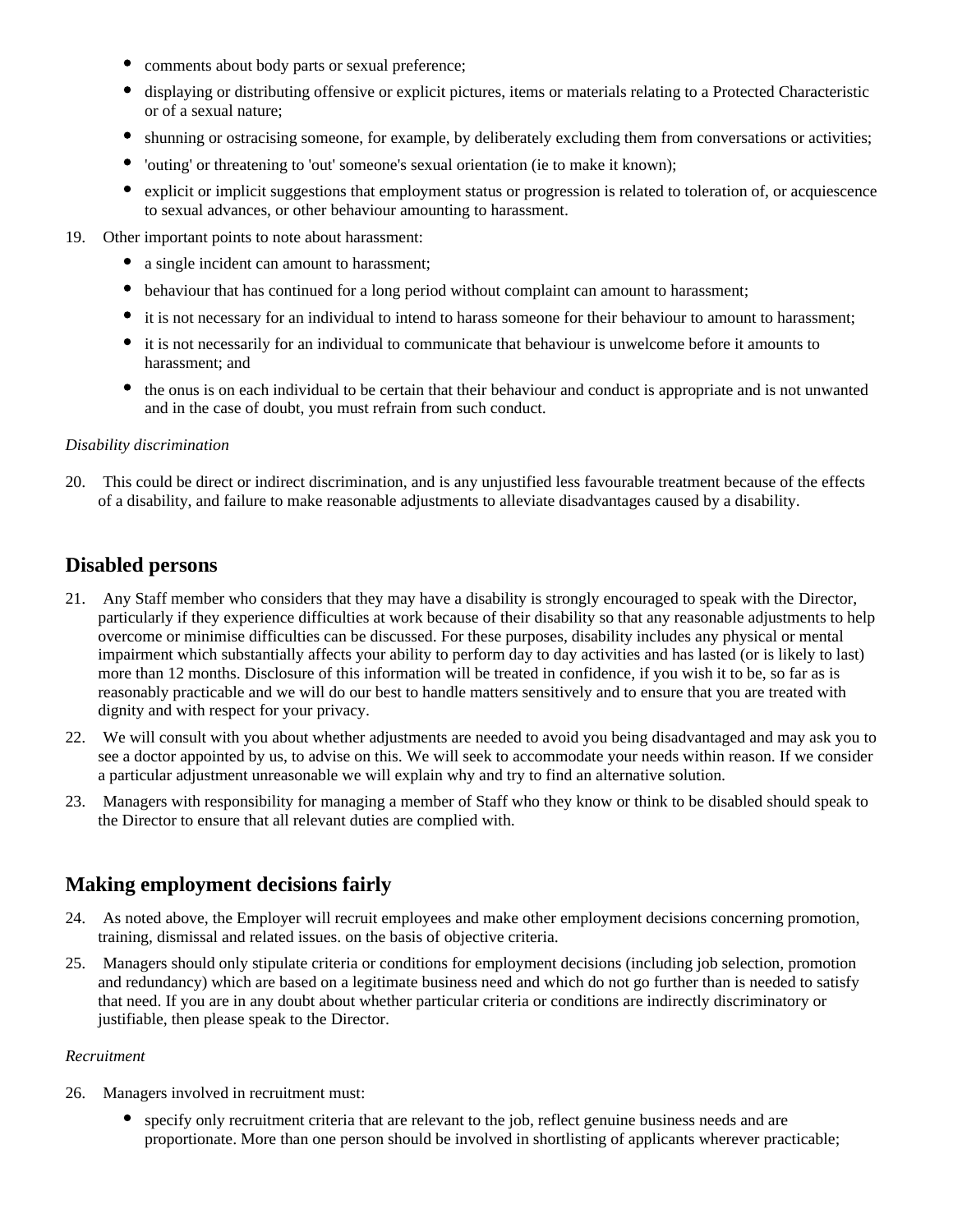- ensure that vacancies are advertised to a diverse audience and try to avoid informal recruitment methods that exclude fair competition. In very rare cases, it may be legitimate and necessary to restrict recruitment to a particular role to certain groups, but it is essential that this is discussed with the Director so that appropriate steps can be taken to ensure legality;
- $\bullet$ review job advertisements carefully to ensure that stereotyping is avoided and that particular groups are not unjustifiably discouraged from applying;
- $\bullet$ not ask applicants about health or disability before a job offer is made (other than in exceptional circumstances and after having been approved by the Director). If necessary a job offer can be expressed to be conditional upon satisfactorily passing a medical check.
- $\bullet$ not ask candidates about any Protected Characteristic if the question may demonstrate an intention to discriminate. For example, candidates should not be asked about current or future pregnancy, childcare or related matters; and
- $\bullet$ not make assumptions about immigration status based on appearance, accent or apparent nationality;
- so far as reasonably practicable, keep a written record of their reasons for relevant decisions.
- 27. The Employer is legally required to verify that all employees have the right to work in the UK. Prior to starting employment, all employees must produce original documents to the Employer's satisfaction, irrespective of nationality. Information about the documents required is available from the Director.

### *Staff training, career development and promotion*

- 28. Training needs may be identified during the normal appraisal process. Appropriate training to facilitate progression will be accessible to all staff.
- 29. All promotion decisions will be made on the basis of merit and according to proportionate criteria determined by legitimate business need.

#### *Conditions of service*

30. Access to benefits and facilities and terms of employment will be kept under review to ensure that they are appropriately structured and that no unlawful barriers to qualification or access exist.

### *Discipline and termination of employment*

- 31. Any redundancy selection criteria and procedures that are used, or other decisions taken to terminate employment, will be fair and not directly or indirectly discriminatory.
- 32. Disciplinary procedures and penalties will be applied without discrimination, whether they result in disciplinary warnings, dismissal or other disciplinary action.

#### *Discipline and termination of employment*

33. Part-time and fixed-term staff will be treated the same as full-time or permanent staff of the same position and enjoy no less favourable terms and conditions (pro-rata, where appropriate), unless different treatment is justified.

### **What to do if you encounter discrimination**

- 34. If you believe that you have been the victim of discrimination, you should follow the Employer's Grievance Procedure.
- 35. Every member of Staff has a responsibility to combat discrimination if they encounter it. Staff who observe or are aware of acts that they believe amount to discrimination directed at others are encouraged to report these to the Director.
- 36. Any grievance or report raised about discrimination will be kept confidential so far as this is practicable. We may ask you if you wish your complaint(s) to be put to the alleged discriminator if disciplinary action appears to be appropriate. It sometimes may be necessary to disclose the complaint or take action even if this is not in line with your wishes, but we will seek to protect you from victimisation and, if you wish, we will seek to protect your identity. You should be aware that disciplinary action may be impossible without your co-operation or if you refuse to allow relevant information to be disclosed.